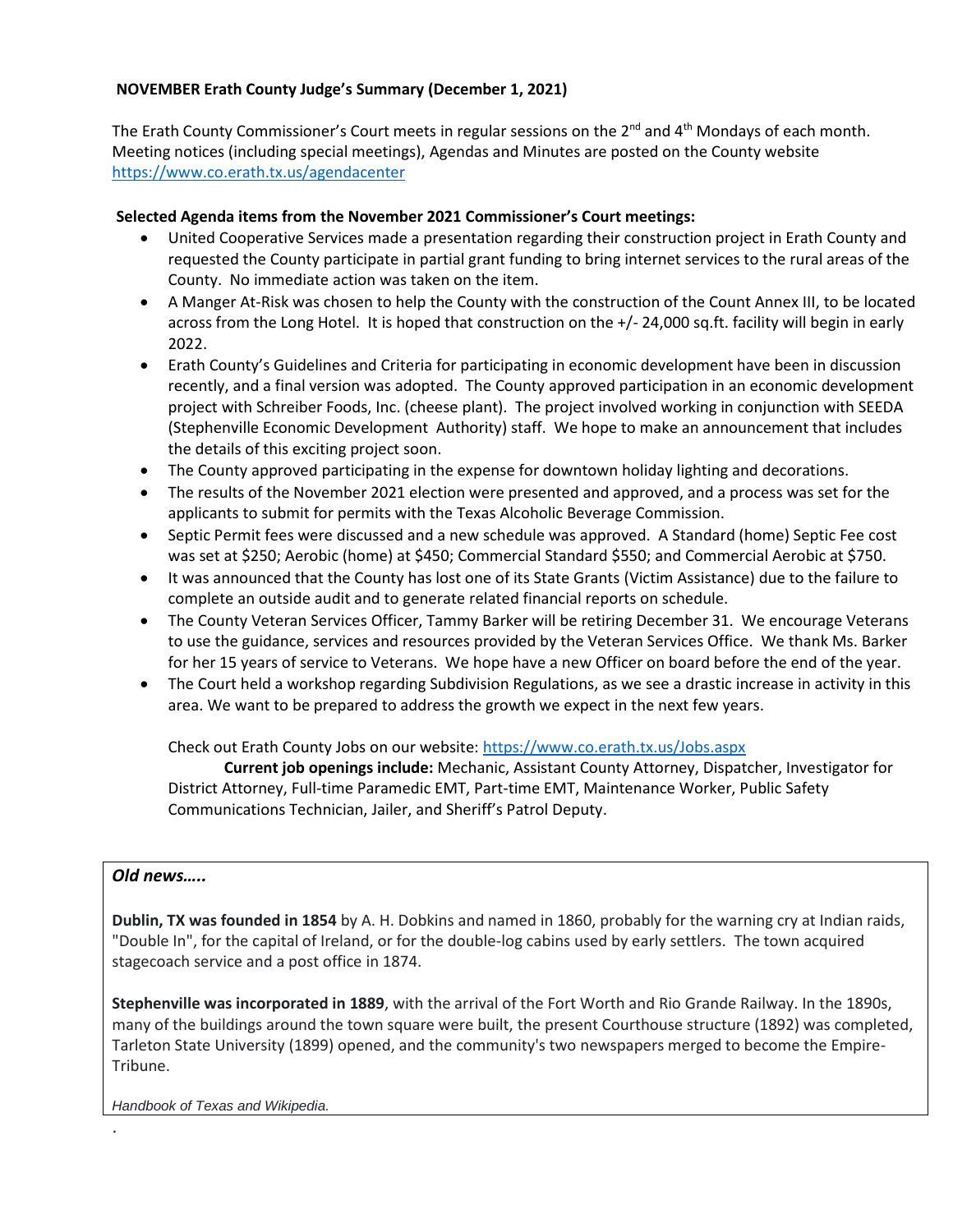

Citizens are invited to attend and are welcome to address the Commissioner's Court by signing up to speak. Signing up to speak can be done on site just prior to the meeting being called to order. Arrive a few minutes early.

Please call me with any questions. Let me know how we can better serve you.

You may contact my office with any opinions or suggestions at (254) 965-1415, or send me an email at countyjudge@co.erath.tx.us We are here to serve you, until next time –

Your Campor Regards,

Alfonso Campos – Erath County Judge

Keep up with Erath County alerts thru the "Alert Center". Be instantly notified of alerts and emergencies in the area by subscribing at <https://www.co.erath.tx.us/AlertCenter.aspx>





Welcome to Deputies Carlyle Grover, Danette Burke and Kody Brumfield (pictured with Sheriff Coates). They will work in the Patrol Division. Give them an Erath County "WELCOME" when you see them in the community!



With great sadness, we announce that we lost one of our beloved colleagues. A great friend to all, Judge Bart Greenway passed away Nov. 22. Judge Greenway began his career with Erath County as an elections clerk in the County Clerk's office before being elected and assuming office as Justice of the Peace for Pct. 2 in 2011.

I first met Judge Greenway in 2011 at a New JP's Training Seminar in Austin. We visited the whole time, including lunches and dinners, as we knew many of the same people. He came to welcome me when I began work as Bailiff in Judge Cashon's Court in 2015. When he got his white pickup, we had to go to lunch before the new smell wore out. He was positively a joy to be around and I

enjoyed his friendship. We will miss Judge Greenway**.**